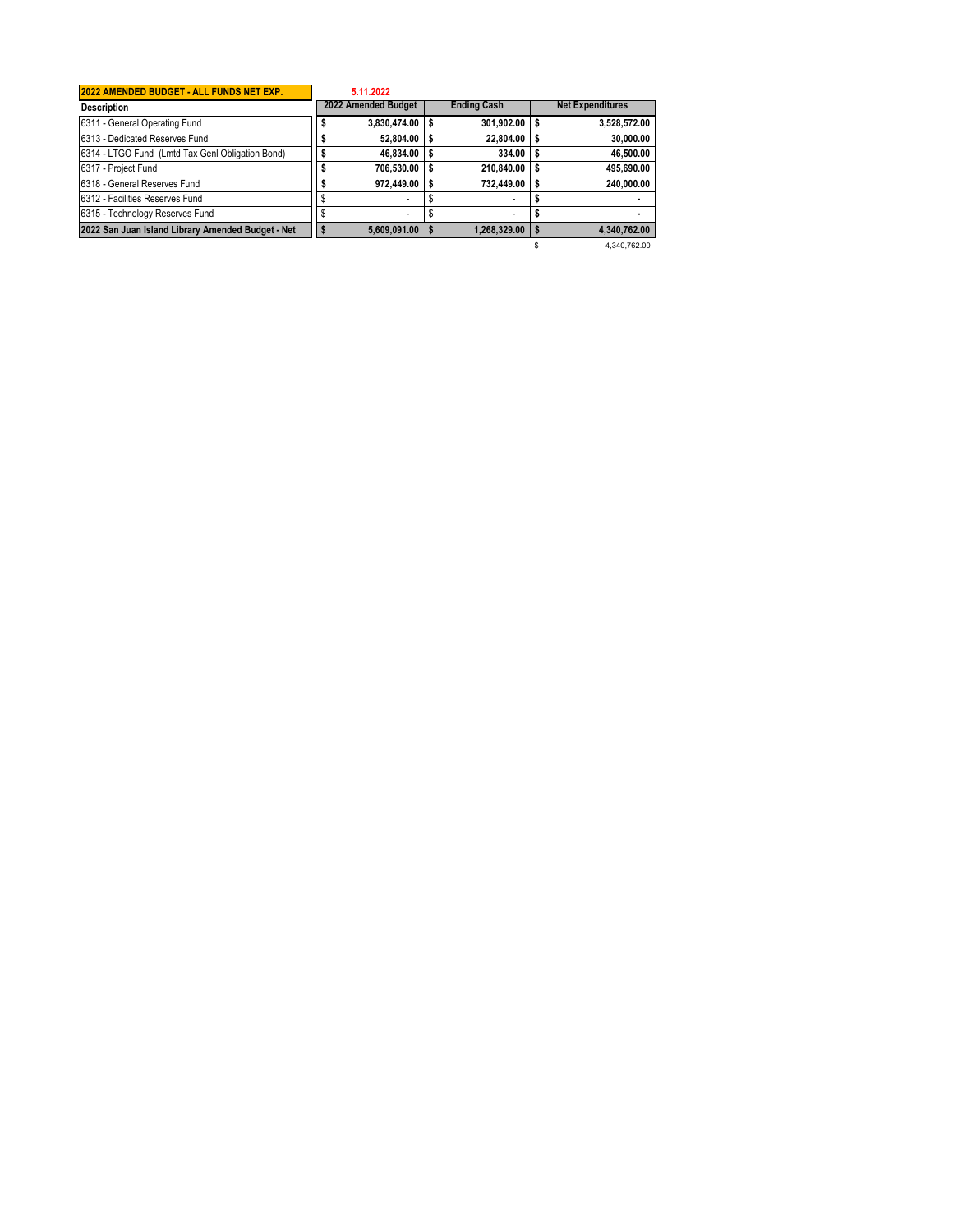#### **2022 SJIL Amended Budget 6311 - GENERAL OPERATING FUND**

| 30831000000 · Beginning net cash & investments               | 415,724.00   |
|--------------------------------------------------------------|--------------|
| 6311.00.308.31.00.0000 Cash - General Accounting             | 413,822.00   |
| 6311.00.308.31.00.0001 Petty Cash - Change Account           | 152.00       |
| 6311.00.308.31.00.0038 Petty Cash - Checking                 | 250.00       |
| 6311.00.308.31.00.0125 Section 125 FSA                       | 1,500.00     |
| 3111000 ‡ Property Tax (311.10.00.0000)                      | 1,495,000.00 |
| 3172000 ‡ Leasehold Tax (317.20.00.0000)                     | 0.00         |
| 3174000 ‡ Timber Harvest Tax (317.40.00.0000)                | 0.00         |
| 3310000 \# Direct Federal Grants (331.00.00.0000)            | 0.00         |
| 3330000 # Indirect Federal Grants (333.00.00.0000)           | 0.00         |
| 3334531 $\ddagger$ CARES Act thru SOS for State Library      | 0.00         |
| 3340572 # WA State Library Grant (334.05.72.0001)            | 0.00         |
| 3360231 \# PILT Pymnt in Lieu of Tax (336.02.31.0000)        | 0.00         |
| 3417000 $\ddagger$ Sales to Library Patrons (341.70.00.0000) | 0.00         |
| 3418100 ‡ Photocopies (341.81.00.0000)                       | 4,000.00     |
| 3472000 \t Inter Library Loan Income (347.20.00.0000)        | 100.00       |
| 3472002 ‡ Non-Resident (347.20.00.0002)                      | 300.00       |
| 3472003 ‡ Replace Card (347.20.00.0003)                      | 0.00         |
| 3590000 \# Lost or Damaged (359.00.00.0000)                  | 3,000.00     |
| 3611000 \# - Local Gov Invest Pool (361.11.00.0000)          | 1,000.00     |
| 3624200 ‡ Rental of Meeting Room (362.42.00.0000)            | 600.00       |
| 3670001 + Donations-General (367.00.00.0001)                 | 5,000.00     |
| 3670001 \# Donations-BLDG FUND (367.00.00.0001)              | 0.00         |
| 3670002 # Donations-Conscience Jar (367.00.00.0002)          | 750.00       |
| 3670003 \# Donations-Periodicals (367.00.00.0003)            | 1,800.00     |
| 3670004 \# Donations - Author Sponsor (367.00.00.0005)       | 500.00       |
| 3670005 ‡ Friend's Gift (367.00.00.0005)                     | 31,800.00    |
| 3670006 ‡ Grants-Private Sources (367.00.00.0006)            | 6,620.00     |
| 3670007 # Memorials (367.00.00.0007)                         | 1,000.00     |
| 3691000 $\ddagger$ Sale of Surplus (369.10.00.0000)          | 3,000.00     |
| 3698000 \# Over/Short deposits (369.80.00.0000)              | 0.00         |
| 3699001 # E-Rate Refund (369.90.00.0001)                     | 0.00         |
| 3699002 # Misc Revenues (369.90.00.0002)                     | 0.00         |
| 3699003 # postage reimbursement (369.90.00.0003)             | 0.00         |
| 3699004 ‡ Refund from Vendor (369.91.00.0004)                | 0.00         |
| 369910125‡ Section 125 Forfeitures (369.91.00.0125)          | 0.00         |
| 3699300‡ OPALCO capital refunds (369.93.00.0000)             | 0.00         |
| 3881000‡ Refund State of WA empl tx (388.10.00.0000)         | 0.00         |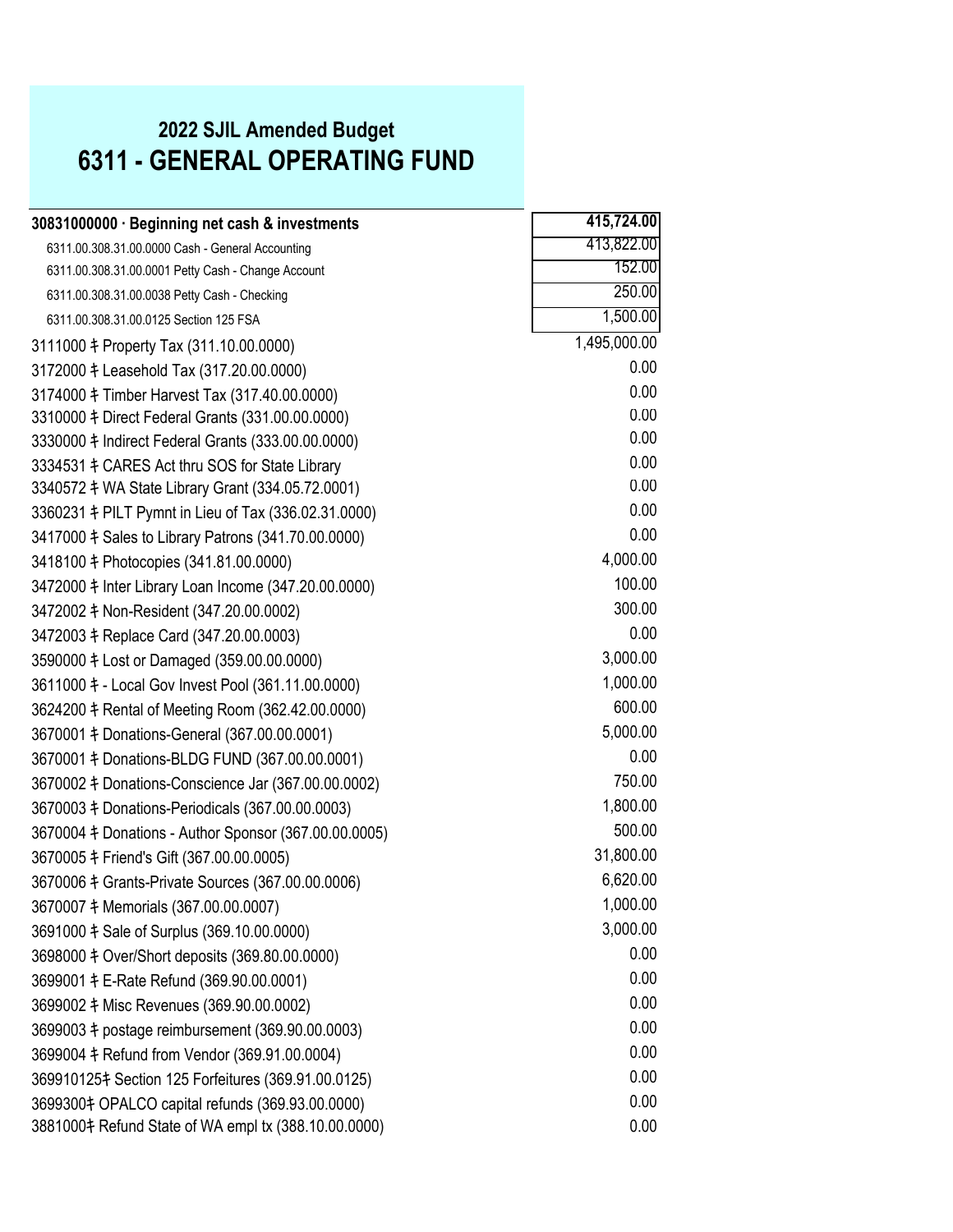| <b>Total Revenues</b>                                       | 3,830,474.00      |
|-------------------------------------------------------------|-------------------|
| 3998000‡ Insurance Recoveries (398.10.00.0000)              | 1,670,280.00      |
| 3970000‡ Transfers-in from Project (397.00.00.6317)         | 50,000.00         |
| 3970000‡ Transfers-in from Gen'l Rsvr (397.00.00.6318)      | 140,000.00        |
| 3970000‡ Transfers-in from Dedicated Resvr (397.00.00.6313) | 0.00 <sub>1</sub> |
| 3911000‡ Proceeds of Long Term Debt (392.10.11.XXXX)        | 0.00              |

| Expense |
|---------|
|---------|

| 5088000 · Ending cash & investments                              | 301,902.00 |
|------------------------------------------------------------------|------------|
| 6311.00.508.31.00.0000 Cash - General Accounting                 | 300,000.00 |
| 6311.00.508.31.00.0001 Petty Cash - Change Account               | 152.00     |
| 6311.00.508.31.00.0038 Petty Cash - Checking                     | 250.00     |
| 6311.00.508.31.00.0125 - Section 125 Revolving Fund              | 1,500.00   |
| <b>572.10 ADMINISTRATION</b>                                     |            |
| 10.10 SALARIES AND WAGES                                         |            |
| 10.10.0001 Library Director                                      | 119,670.00 |
| Total 10.10 Admin - Salaries & Wages                             | 119,670.00 |
| 10.20 PERSONNEL BENEFITS                                         |            |
| 10.20.0001 Library Admin - FICA                                  | 9,150.00   |
| 10.20.0002 Library Admin - L&I                                   | 410.00     |
| 10.20.0003 Library Admin - Retirement                            | 12,270.00  |
| 10.20.0006 Library Admin - Insurance-health, life, It disability | 10,620.00  |
| 10.20.0008 Library Admin - Insurance-st disability               | 500.00     |
| 10.20.0009 Library Admin - Unemployment ins. Incl in Lib Svs     | 0.00       |
| 10.20.0010 Library Admin - Deferred Comp                         | 3,590.00   |
| 10.20.0012 Library Admin - PFML                                  | 530.00     |
| 10.20.0022 Library Admin - Medflight Insurance - AirLift NW      | 120.00     |
| 10.20.0023 Library Admin - Medflight - Isl Air Ambulance         | 40.00      |
| 10.20.0125 Library Admin - Section 125 Fees                      | 0.00       |
| <b>Total 10.20 Admin - Personnel Benefits</b>                    | 37,230.00  |
| 10.31 SUPPLIES                                                   |            |
| 10.31.0002F Operating Supplies FOL total                         | 4,000.00   |
| 10.31.0002D Operating Supplies FOL Libr Discretionary            | 600.00     |
| 10.31.0002V Operating Supplies FOL Volunteer Supplies            | 2,200.00   |
| 10.31.0002E Operating Supplies FOL Volunteer Events              | 1,200.00   |
| 10.31.0002 Operating Supplies other                              | 13,000.00  |
| 10.31.0003 Computer Software - non capital                       | 16,350.00  |
| 10.31.0004 Long Range Planning Supplies                          | 0.00       |
| 10.31.0005 Furniture - non capital                               | 8,000.00   |
| <b>Total 10.31 Admin - Supplies</b>                              | 41,350.00  |
| 10.41 PROFESSIONAL SERVICES                                      |            |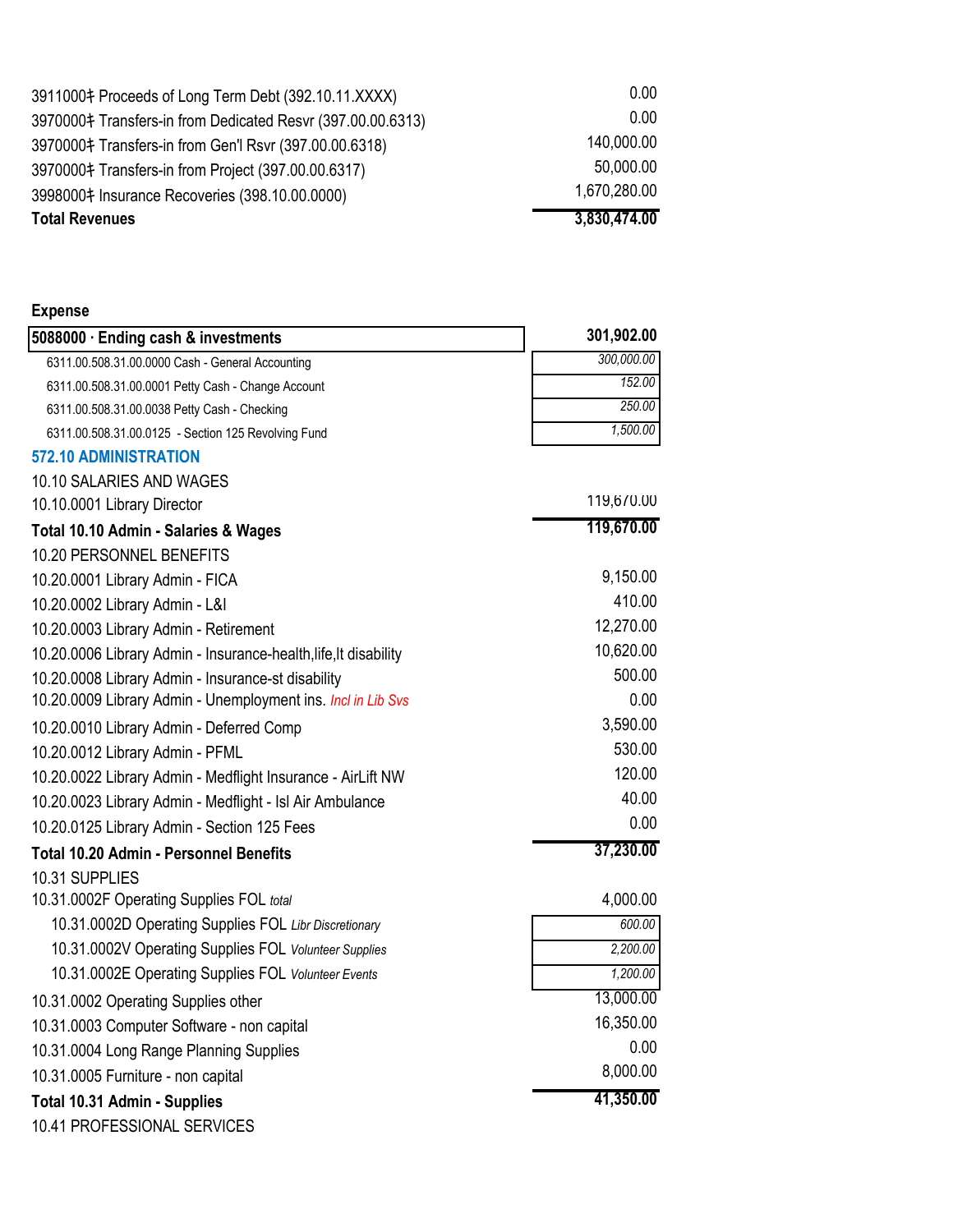| 10.41.0001 Consulting Services                          | 174,200.00 |  |
|---------------------------------------------------------|------------|--|
| 10.41.0002 Auditor Services                             | 5,800.00   |  |
| 10.41.0003 Prof Memberships & Training                  | 1,500.00   |  |
| 10.41.0009 Special Projects                             | 0.00       |  |
| 10.41.0011 Long Range Planning                          | 0.00       |  |
| 10.41.0012 Paid Ads & Legal                             | 2,000.00   |  |
| 10.41 Admin - Professional Services                     | 183,500.00 |  |
| 10.46 INSURANCE PREMIUMS & RECOVERIES                   |            |  |
| 10.46.0001 Insurance Liability                          | 3,200.00   |  |
| <b>Total 10.46 Admin - Insurance Prem/Recoveries</b>    | 3,200.00   |  |
| 10.49 MISCELLANEOUS                                     |            |  |
| 10.49.0001 Contingency                                  | 0.00       |  |
| 10.49.0008 Licenses & Fees                              | 1,500.00   |  |
| 10.49.0009 Indirect Grant Costs                         | 810.00     |  |
| 10.49.0010 Direct Federal Grants Exp                    | 4,510.00   |  |
| <b>Total 10.49 Miscellaneous</b>                        | 6,820.00   |  |
| <b>TOTAL ADMINISTRATION</b>                             | 391,770.00 |  |
| <b>572.20 LIBRARY SERVICES</b>                          |            |  |
| 20.10 SALARIES AND WAGES                                |            |  |
| 10.0002 Assoc II- Jenni                                 | 58,500.00  |  |
| 10.0003 · Assoc II - Stephanie                          | 44,580.00  |  |
| 10.0004 - Assoc II - Beth / Wendy                       | 52,620.00  |  |
| 10.0005 · Assoc II - Adult Programs - Genevieve / Sarah | 32,320.00  |  |
| 10.0006 · Youth Services Manager - Melina               | 79,210.00  |  |
| 10.0007 · Youth Services Librarian - Elizabeth          | 50,570.00  |  |
| 10.0008 · Asst Director/Adult Services Mngr - Rowan     | 71,170.00  |  |
| 10.0009 · Substitute / On-Call Asst.                    | 27,500.00  |  |
| 10.0011 - Assoc II - Brenna                             | 44,580.00  |  |
| 10.0012 · Library Page - Summer Assistants              | 3,920.00   |  |
| 10.0014 · Bookkeeper - Heather                          | 38,400.00  |  |
| 10.0015 Circulation Manager - Sue                       | 74,250.00  |  |
| 10.0017 · Circulation Asst - new hire                   | 7,170.00   |  |
| 10.0018 · Circulation Asst                              | 0.00       |  |
| 10.0020 Special Projects                                | 0.00       |  |
| 10.0021 Circulation Associate I - Pat                   | 35,240.00  |  |
| 10.0023 - Administrative Manager - Heidi                | 30,520.00  |  |
| 10.0024 - Development Director                          | 0.00       |  |
| 10.0025 - Public Service Assoc I                        | 30,000.00  |  |
| Total 20.10 · Library Srv Salaries & Wages              | 680,550.00 |  |
| 20.20 · PERSONNEL BENEFITS                              |            |  |
| 20.0001 · FICA                                          | 51,900.00  |  |
| $20.0002 \cdot L&l$ (worker's comp)                     | 4,160.00   |  |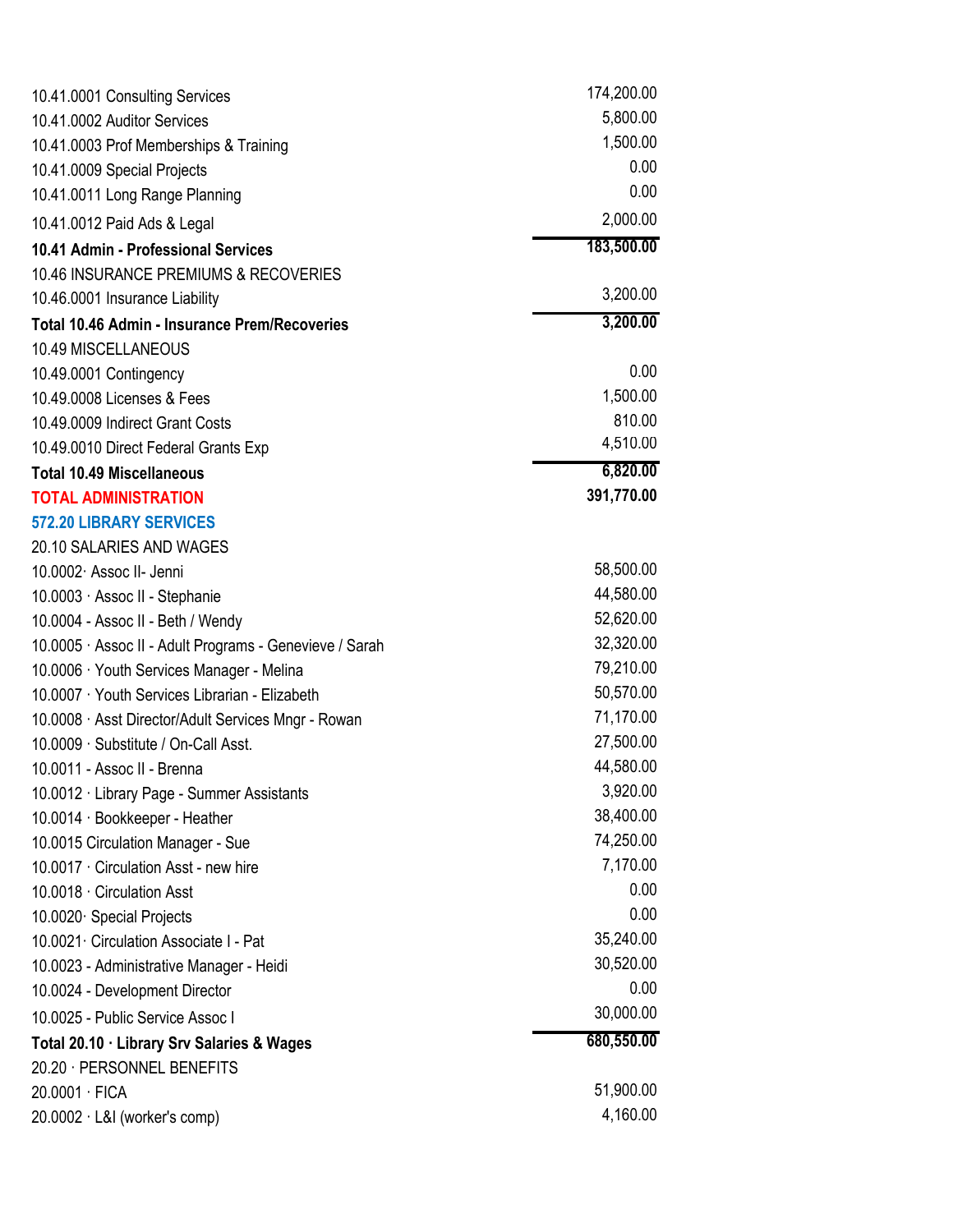| 20.0003 · Retirement (PERS)                            | 63,860.00  |
|--------------------------------------------------------|------------|
| 20.0006 Medical/dental//life/lt disability             | 120,780.00 |
| 20.0008 Insurance- st disability                       | 2,890.00   |
| 20.0009 · Unemployment Insurance incl Admin & Fac      | 1,550.00   |
| 20.0010 · Deferred Compensation contribution           | 12,650.00  |
| 20.0012 · PFML - Paid Family Medical Leave             | 3,080.00   |
| 20.0022 · Medical Flight Insurance - AirLift NW        | 780.00     |
| 20.0023 · Medical Flight Insurance - Isl Air Ambulance | 510.00     |
| $20.0125 \cdot$ Section 125 Fees (TASC)                | 550.00     |
| <b>Total 20.20 - Library Serv Personnel Benefits</b>   | 262,710.00 |
| 20.31 SUPPLIES                                         |            |
| 31.0003 · Processing Supplies                          | 8,700.00   |
| 31.0005 · Supplies, children's programs                | 6,100.00   |
| 31.0005 · Supplies, children's programs FOL            | 5,700.00   |
| 31.0006 · Supplies, adult programs                     | 1,600.00   |
| 31.0006 · Supplies, adult programs FOL                 | 1,100.00   |
| 31.0007 · Supplies, outreach services                  | 1,900.00   |
| 31.0007 · Supplies, outreach services FOL              | 700.00     |
| 31.0007 · Supplies, outreach services ELL              | 100.00     |
| 31.0007 · Supplies, outreach services ELL (FOL)        | 500.00     |
| 31.0008 · Supplies, safety program                     | 750.00     |
| Total 20.31 · Library Services Supplies                | 27,150.00  |
| 20.34 · INVENTORY (COLLECTIONS)                        |            |
| 20.34.0001 · Children's Books                          | 13,800.00  |
| 20.34.0002 Periodicals                                 | 9,500.00   |
| 20.34.0003 Adult Video                                 | 11,500.00  |
| 20.34.0004 · Reference Non-Print Materials             | 28,000.00  |
| 20.34.0004 · Reference Non-Print Materials (FOL)       | 11,700.00  |
| 20.34.0005 Adult Reference Print                       | 700.00     |
| 20.34.0006 · Local & PNW                               | 400.00     |
| 20.34.0007 · Children's Reference                      | 1,500.00   |
| 20.34.0008 · Adult Audio                               | 7,500.00   |
| 20.34.0009 Games & Puzzlies                            | 400.00     |
| 20.34.0010 · Adult Books                               | 34,000.00  |
| 20.34.0011 Children's video                            | 2,700.00   |
| 20.34.0012 Children's Audio                            | 2,400.00   |
| 20.34.0013 - Children's Audio Music                    | 200.00     |
| 20.34.0017 - Special Collection                        | 0.00       |
| 20.34.0018 · Duplicates                                | 500.00     |
| 20.34.0019 · Replacements                              | 8,300.00   |
| 20.34.0020 Large Print                                 | 2,000.00   |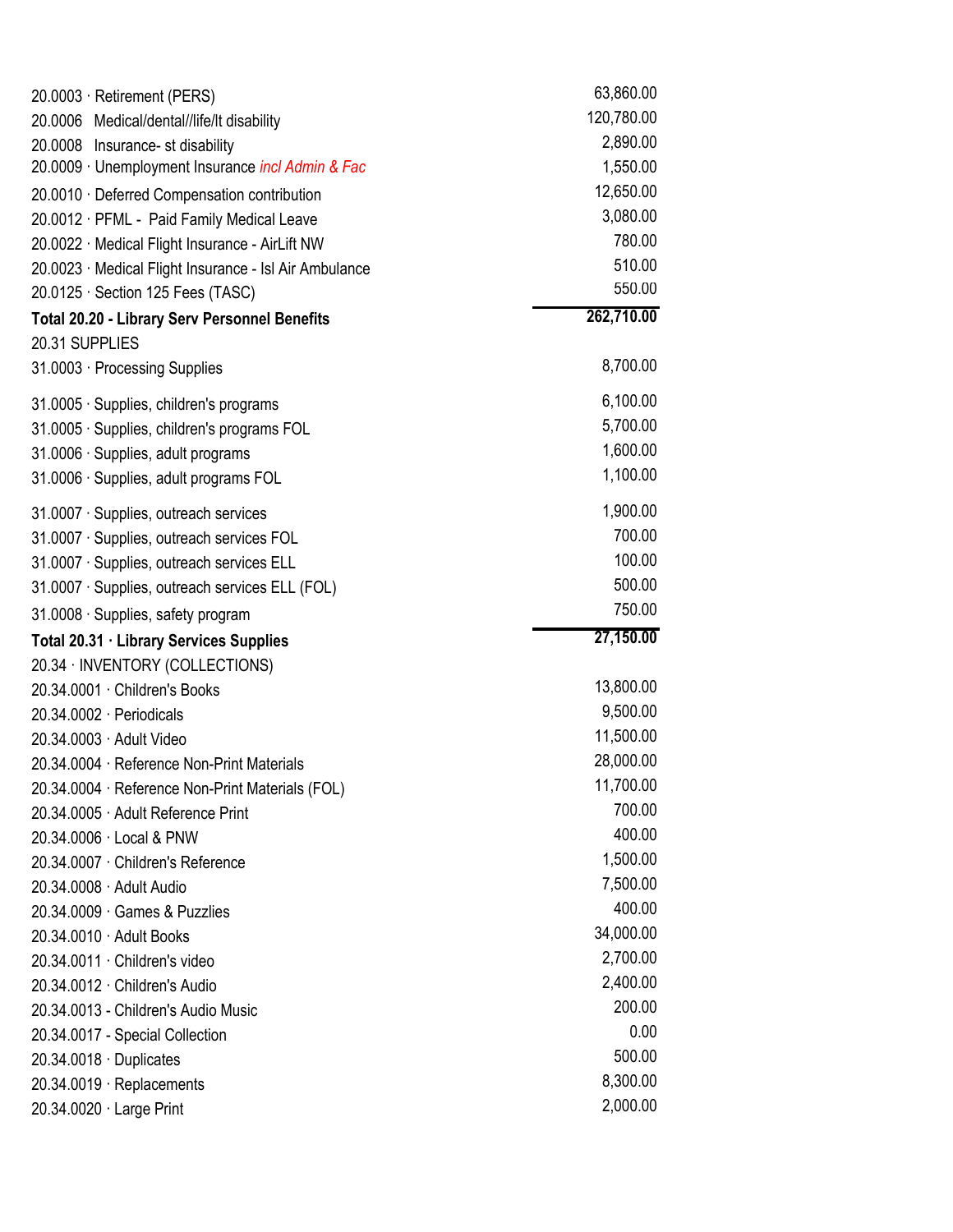| 20.34.0021 - Spanish                                | 1,300.00     |
|-----------------------------------------------------|--------------|
| 20.34.0022 · Bindery                                | 0.00         |
| 20.34.0023 · Graphic Novels                         | 1,200.00     |
| 20.34.0024 · YA Books                               | 3,600.00     |
| 20.34.0024 · YA Books - SJICF Grant - MGBC          | 500.00       |
| 20.34.0025 YA Video                                 | 1,200.00     |
| 20.34.0026 YA Audio                                 | 600.00       |
| Total 20.34 · Library Services Inventory            | 143,500.00   |
| 20.41 PROFESSIONAL SERVICES                         |              |
| 20.41.0001 · Public Relations                       | 3,500.00     |
| 20.41.0001 · Public Relations (FOL)                 | 3,500.00     |
| 20.41.0005 · Programs, Children's                   | 1,700.00     |
| 20.41.0005F · Programs, Children's FOL              | 3,000.00     |
| 20.41.0006 · Programs, Adults                       | 3,300.00     |
| 20.41.0006F · Programs, Adults FOL                  | 1,600.00     |
| 20.41.0010 · Outreach Services (Library)            | 500.00       |
| 20.41.0010E · Outreach Services ELL (Library)       | 10,650.00    |
| <b>Total 20.41 Library Serv Prof Services</b>       | 27,750.00    |
| 20.42 COMMUNICATION                                 |              |
| 20.42.0001 · Telephone                              | 5,000.00     |
| 20.42.0002 · Postage                                | 7,860.00     |
| 20.42.0003 · Postage Meter Machine                  | 1,300.00     |
| 20.42.0004 Online Telephone                         | 16,150.00    |
| <b>Total 20.42 Library Serv - Communication</b>     | 30,310.00    |
| 20.49 MISCELLANEOUS                                 |              |
| 20.49.0002 · ILL                                    | 200.00       |
| 20.49.0003 OCLC                                     | 18,000.00    |
| 20.49.0006 · ILS Server/Software                    | 17,000.00    |
| 20.49.0007 · Discount for Early Payment             | 0.00         |
| <b>Total 20.49 Library Serv - Miscellanous</b>      | 35,200.00    |
| <b>TOTAL LIBRARY SERVICES</b>                       | 1,207,170.00 |
| 40.43.0000 · TRAVEL                                 | 4,000.00     |
| 572.50 FACILITIES                                   |              |
| 50.10 SALARIES AND WAGES                            |              |
| 50.10.0010 IT Administrator                         | 88,450.00    |
| 50.10.0011 Maintenance Worker - Spring St.          | 0.00         |
| 50.10.0012 Assoc II - Tech Support                  | 19,540.00    |
| <b>Total 50.10 Facilities- Salaries &amp; Wages</b> | 107,990.00   |
| 50.20 PERSONNEL BENEFITS                            |              |
| 50.20.0001 Facilities - FICA                        | 8,260.00     |
| 50.20.0002 Facilities - L&I                         | 2,600.00     |
| 50.20.0003 Facilities - Retirement (PERS)           | 9,070.00     |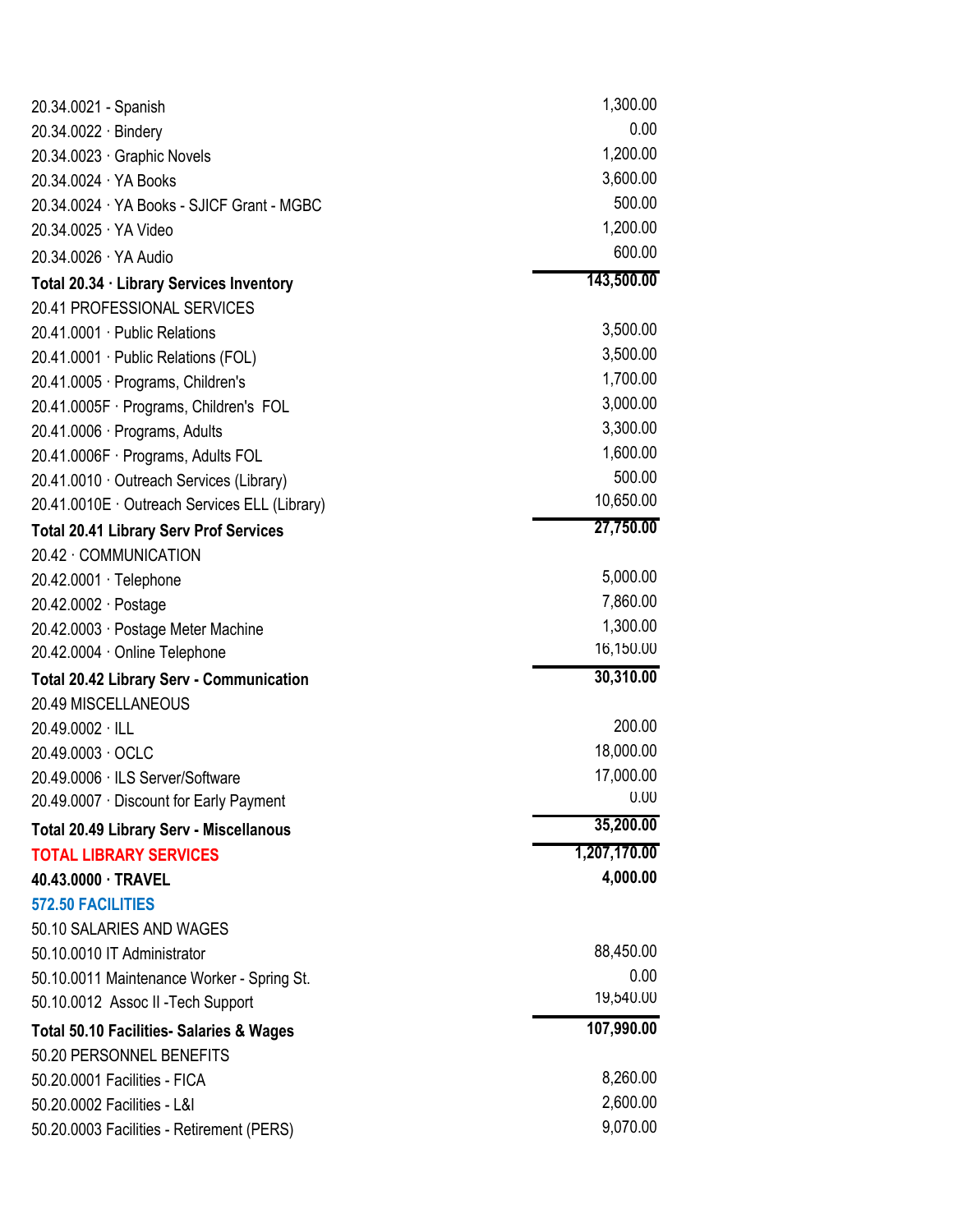| 50.20.0006 Facilities - Insurance-health, life, It disability             | 10,470.00    |
|---------------------------------------------------------------------------|--------------|
| 50.20.0008 Facilities - Insurance- st disability                          | 390.00       |
| 50.20.0009 Facilities - Unemployment insurance <i>incl in Lib Svs</i>     | 0.00         |
| 50.20.0010 Facilities - Deferred Comp                                     | 600.00       |
| 50.20.0012 Facilities - PFML                                              | 520.00       |
| 50.20.0022 Facilities - MedFlight Insurance - AirLift NW                  | 60.00        |
| 50.20.0022 Facilities - MedFlight Insurance - Isl Air Ambulance           | 40.00        |
| 50.20.0125 Facilities - Section 125 Fees                                  | 0.00         |
| <b>Total 50.20 Facilities - Personnel Benefits</b>                        | 32,010.00    |
| 50.35.0001 Misc Equipment - non capital (ecq. & computer under \$5K)      | 23,750.00    |
| 50.41.0004 Janitor                                                        | 29,000.00    |
| 50.45.0001 Rentals/Leases (storage/copier lease)                          | 5,200.00     |
| 50.46.0001 Insurance - Property                                           | 13,750.00    |
| 50.47 UTILITY SERVICES                                                    |              |
| 50.47.0001 Water/Sewer/Trash                                              | 7,500.00     |
| 50.47.0002 Recycling                                                      | 1,700.00     |
| 50.47.0003 Electricity                                                    | 16,000.00    |
| 50.47.0004 Propane                                                        | 1,200.00     |
| <b>Total 50.47 Utility Services</b>                                       | 26,400.00    |
| 50.48 · REPAIRS AND MAINTENANCE                                           |              |
| 50.48.0001 · Equipment Maint. - non capital (incl. copier usage)          | 8,700.00     |
| 50.48.0002 · Building/Grounds-Parts&Supplies                              | 2,000.00     |
| 50.48.0003 Landscaping                                                    | 9,500.00     |
| 50.48.0004 · Building Service Contractors                                 | 20,000.00    |
| 50.48.0004 · Building Service Contractors - Spring Street Insurance Claim | 1,583,300.00 |
| <b>Total 50.48 Facilities Repairs &amp; Maintenance</b>                   | 1,623,500.00 |
| <b>TOTAL FACILITIES</b>                                                   | 1,861,600.00 |
| <b>TOTAL LIBRARY</b>                                                      | 3,464,540.00 |
| 586,00,00 USE TAX                                                         | 0.00         |
| 588.80 PRIOR YEAR ADJUSMENT                                               | 0.00         |
| 589.00.00 REFUND OF PRIOR YR REVENUE                                      | 0.00         |
| 592.72.80 STATUTORY INTEREST REFUND                                       | 0.00         |
| 594.72.62.0000 - BUILDINGS & STRUCTURES                                   | 0.00         |
| 594.72.63.0001 - Improvements                                             | 14,032.00    |
| 594.72.63.0001 - Improvements (FOL)                                       | 0.00         |
| 594.72.63 IMPROVEMENTS                                                    | 14,032.00    |
| 594.72.64 MACHINERY & EQUIPMENT                                           |              |
| 72.64.0001 Computer Equipment                                             | 0.00         |
| 72.64.0002 Computer Software                                              | 0.00         |
| 72.64.0003 Furniture                                                      | 0.00         |
| 72.64.0003 Furniture - FOL                                                | 0.00         |
| Total 594.72.64 Machinery & Equipment                                     | 0.00         |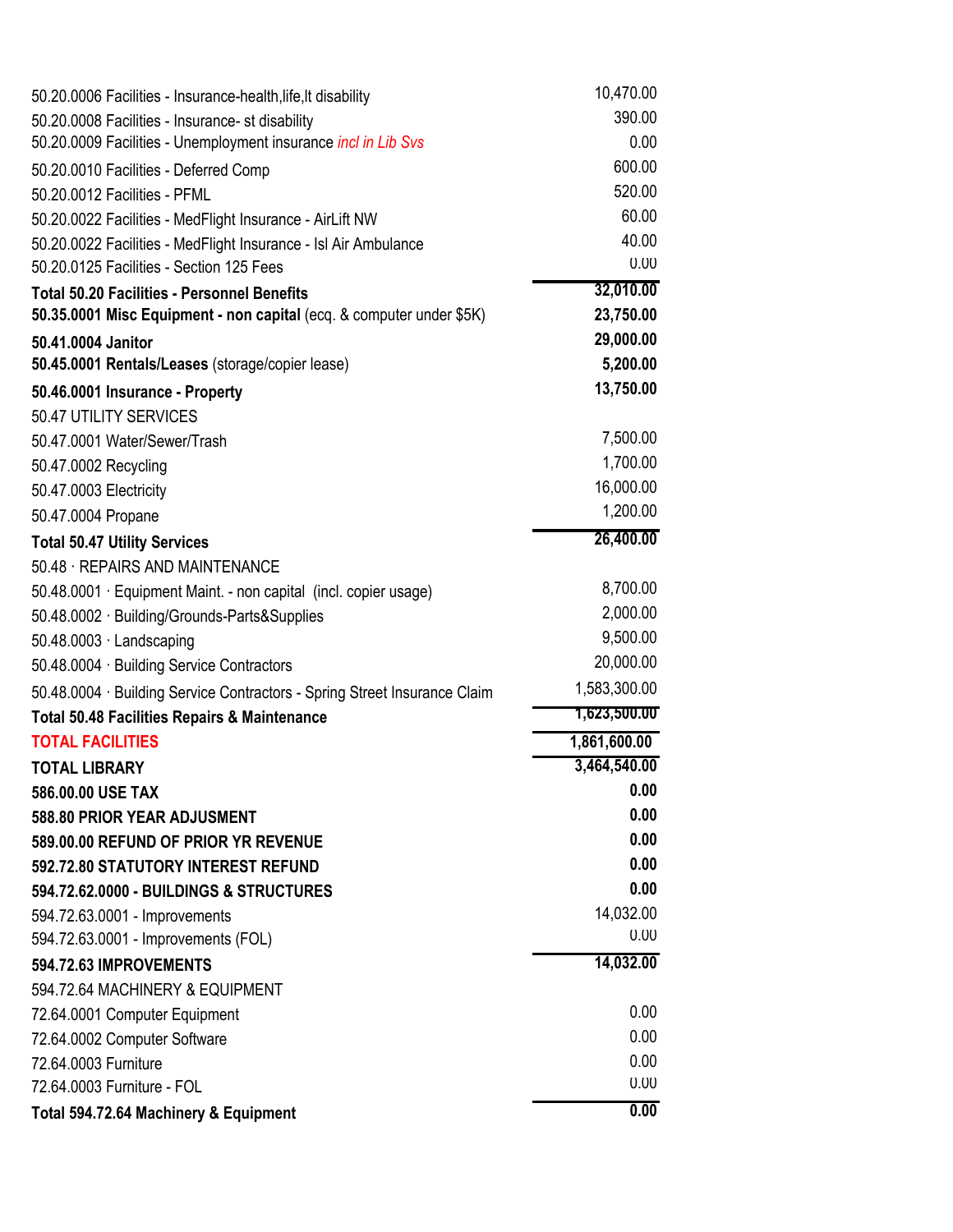| 597.72.00.6313 TRANSFER TO DEDICATED FUND    | 0.00         |
|----------------------------------------------|--------------|
| 597.72.00.6314 TRANSFER TO BOND FUND         | 0.00         |
| 597.72.00.6317 TRANSFER TO PROJECT FUND      | 50.000.00    |
| 597.72.00.6318 TRANSFER TO GENERAL RSV FUND  | 0.00         |
| <b>TOTAL EXPENSE TO SJI LIBRARY DISTRICT</b> | 3,830,474.00 |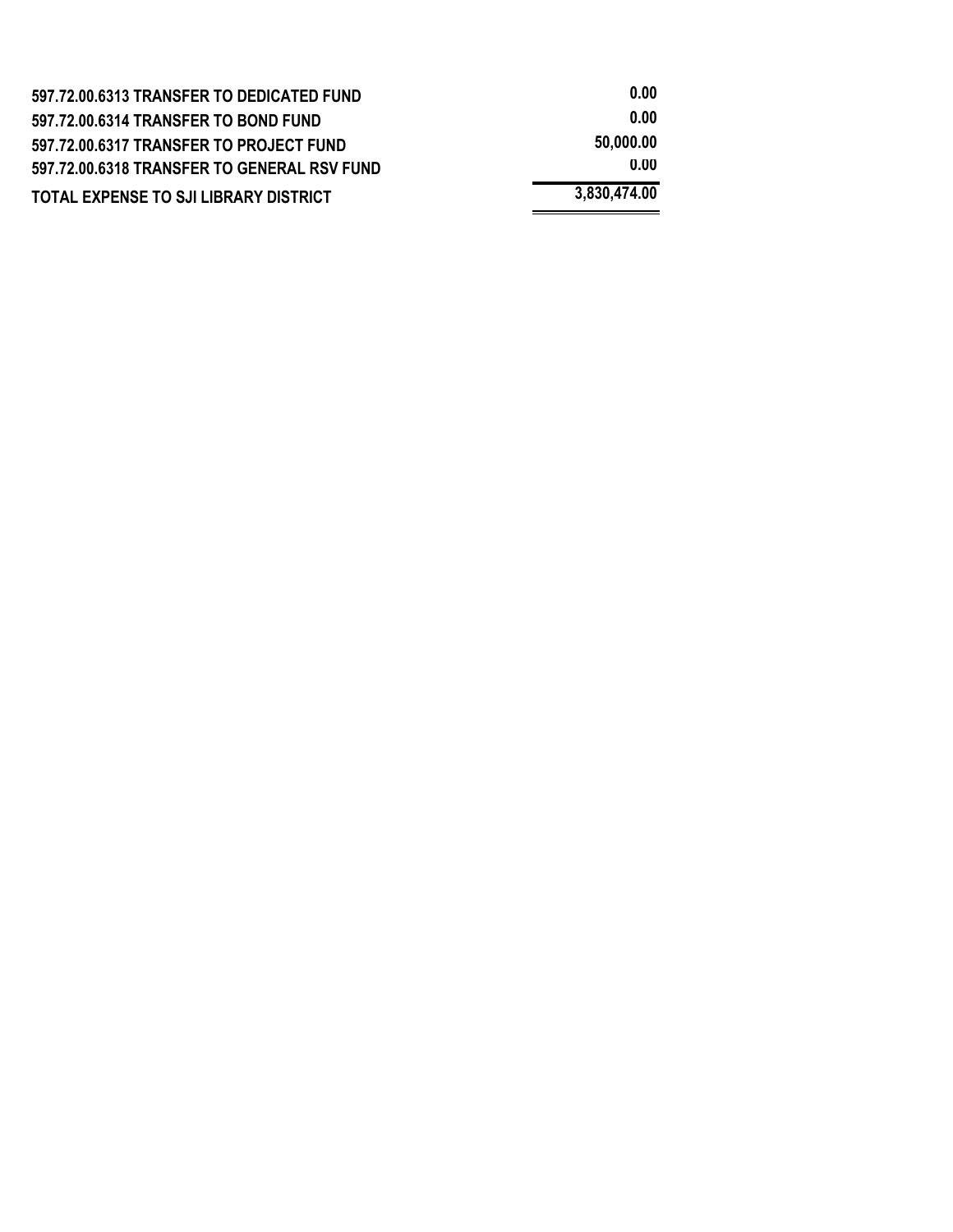# **2022 SJIL Amended Budget 6313 - Dedicated Reserves Fund**

| <b>Revenue</b>                                       |           |
|------------------------------------------------------|-----------|
| 308.31.00.0000 · Beginning net cash & investments    | 52,804.00 |
| 367.00.00.0001 - Donations                           | 0.00      |
| 397.00.00.6311 - Transfers IN from General Operating | 0.00      |
| <b>Total Revenue</b>                                 | 52,804.00 |
|                                                      |           |
| <b>Expense</b>                                       |           |
| 508.31.00.0000 · Ending cash & investments           | 22,804.00 |
| 597.00.00.6317 - Transfers OUT to Project            | 30,000.00 |
| <b>Total Expenditures</b>                            | 52,804.00 |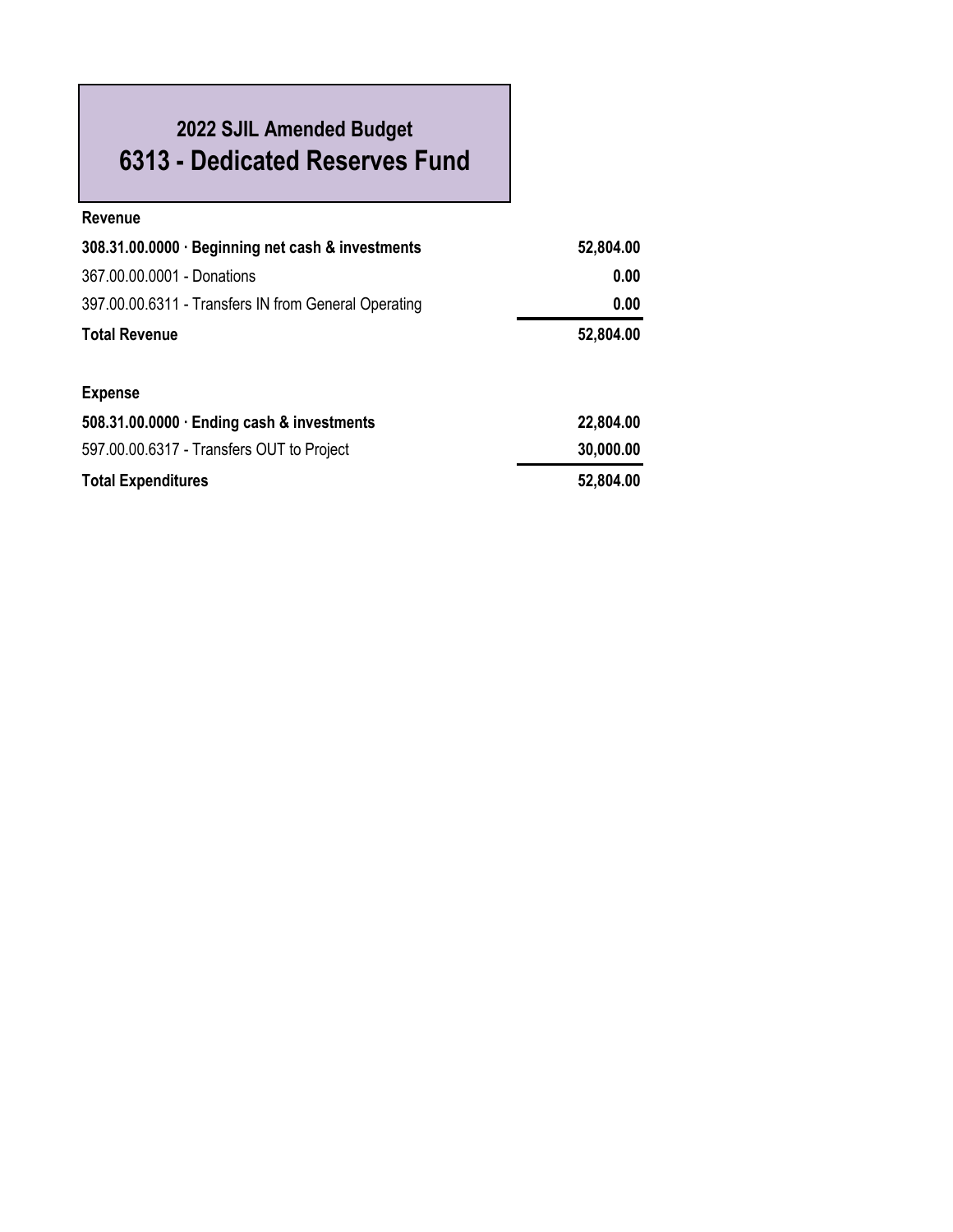| 2022 SJIL Amended Budget<br>6314 - LTGO Fund<br>(Limited Tax General Obligation Bond) |           |
|---------------------------------------------------------------------------------------|-----------|
| Revenue                                                                               |           |
| 308.31.00.0000 · Beginning net cash & investments                                     | 334.00    |
| 367.00.00.0001 - Donations                                                            | 0.00      |
| 397.72.00.6311 - Transfers IN from General Operating                                  | 0.00      |
| 397.72.00.6317 - Transfers IN from Project Fund                                       | 46,500.00 |
| <b>Total Revenue</b>                                                                  | 46,834.00 |
| <b>Expense</b>                                                                        |           |
| 508.31.00.0000 · Ending cash & investments                                            | 334.00    |
| 591.72.71.2032 - LTGO Debt Principal Payment                                          | 0.00      |
|                                                                                       |           |
| 592.72.83.2032 - LTGO Debt Interest Payment                                           | 46,500.00 |
| 597.00.00.6311 - Transfers OUT to General Operating                                   | 0.00      |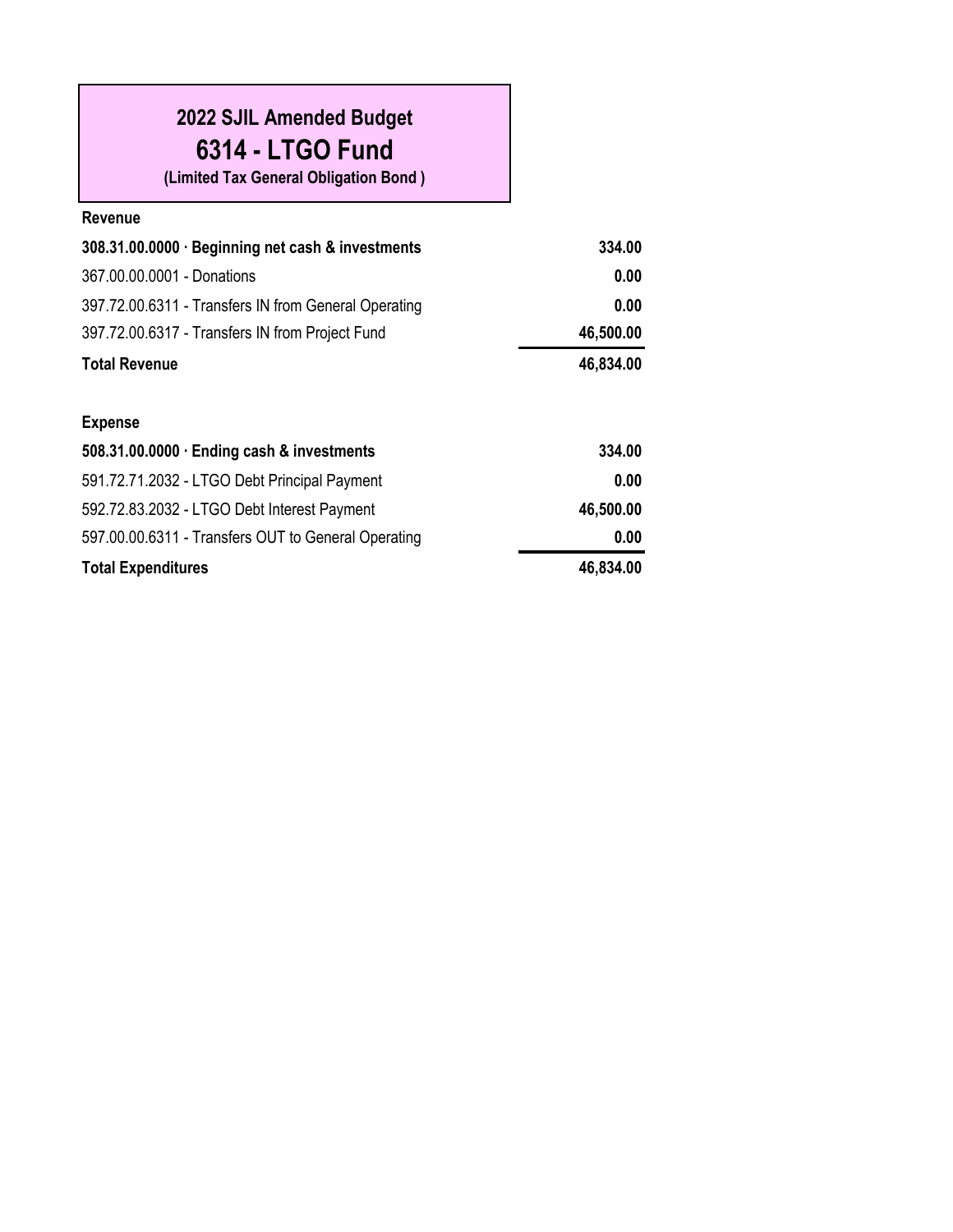## **2022 SJIL Amended Budget 6317 - Project Fund**

| Revenue                                                            |            |
|--------------------------------------------------------------------|------------|
| 30831000000 · Beginning net cash & investments                     | 26,530.00  |
| 3671100 \, Contributions/Donations (prvt sources) (367.11.00.0001) | 500,000.00 |
| 3671100 ‡ Business Contributions (367.11.00.0002)                  | 0.00       |
| 3671100 $\ddagger$ Other Contributions (367.11.00.0003)            | 0.00       |
| 3672100 \ + Grants - Nongovernmental (367.21.00.0001)              | 0.00       |
| 3970000‡ Transfers IN from Dedicated Resvr (397.00.00.6313)        | 30,000.00  |
| 3977200 ‡ Transfers IN from Gen'l Operating (397.72.00.6311)       | 50,000.00  |
| 3970002 ‡ Transfers IN from Gen'l Rsvr (397.00.00.6318)            | 100,000.00 |
| <b>TOTAL REVENUES</b>                                              | 706,530.00 |
| <b>Expense</b>                                                     |            |
| 5083100 · Ending cash & investments                                | 210,840.00 |
| <b>572.10 ADMINISTRATION</b>                                       |            |
| 10.31.0000 Computer Software - non capital                         | 5,300.00   |
| 10.31.0002 Marketing & Outreach                                    | 5,100.00   |
| 10.31.2001 Supplies                                                | 1,000.00   |
| 10.35.0000 Small Tools & Minor Equipment - non capital             | 1,500.00   |
| 10.41.0000 Professional Services (catering & entertainment)        | 0.00       |
| 10.41.1001 Consulting, Other                                       | 74,000.00  |
| 10.42.0000 Postage                                                 | 0.00       |
| 10.45.0000 Rentals/Leases                                          | 0.00       |
| 10.49.0020 Software Subscriptions                                  | 5,300.00   |
| 10.49.0065 Merchant Card Fees                                      | 100.00     |
| 10.49.0008 Fees & Licenses                                         | 1,100.00   |
| <b>TOTAL 572.10 Admin</b>                                          | 93,400.00  |
| <b>572.20 LIBRARY SERVICES</b>                                     |            |
| 20.10 SALARIES AND WAGES                                           |            |
| 20.10.0024 Development Director                                    | 80,000.00  |
| Total 10.10 Library Srvs - Salaries & Wages                        | 80,000.00  |
| 22.20 PERSONNEL BENEFITS                                           |            |
| 20.20.0001 Facilities - FICA                                       | 6,120.00   |
| 20.20.0002 Facilities - L&I                                        | 410.00     |
| 20.20.0003 Facilities - Retirement                                 | 8,200.00   |
| 20.20.0006 Facilities - Insurance-health, life, Itd                | 10,620.00  |
| 20.20.0008 Facilities - Insurance-life,sd                          | 250.00     |
| 20.20.0009 Facilities - Unemployment ins.                          | 260.00     |
| 20.20.0010 Facilities - Deferred Comp                              | 1,440.00   |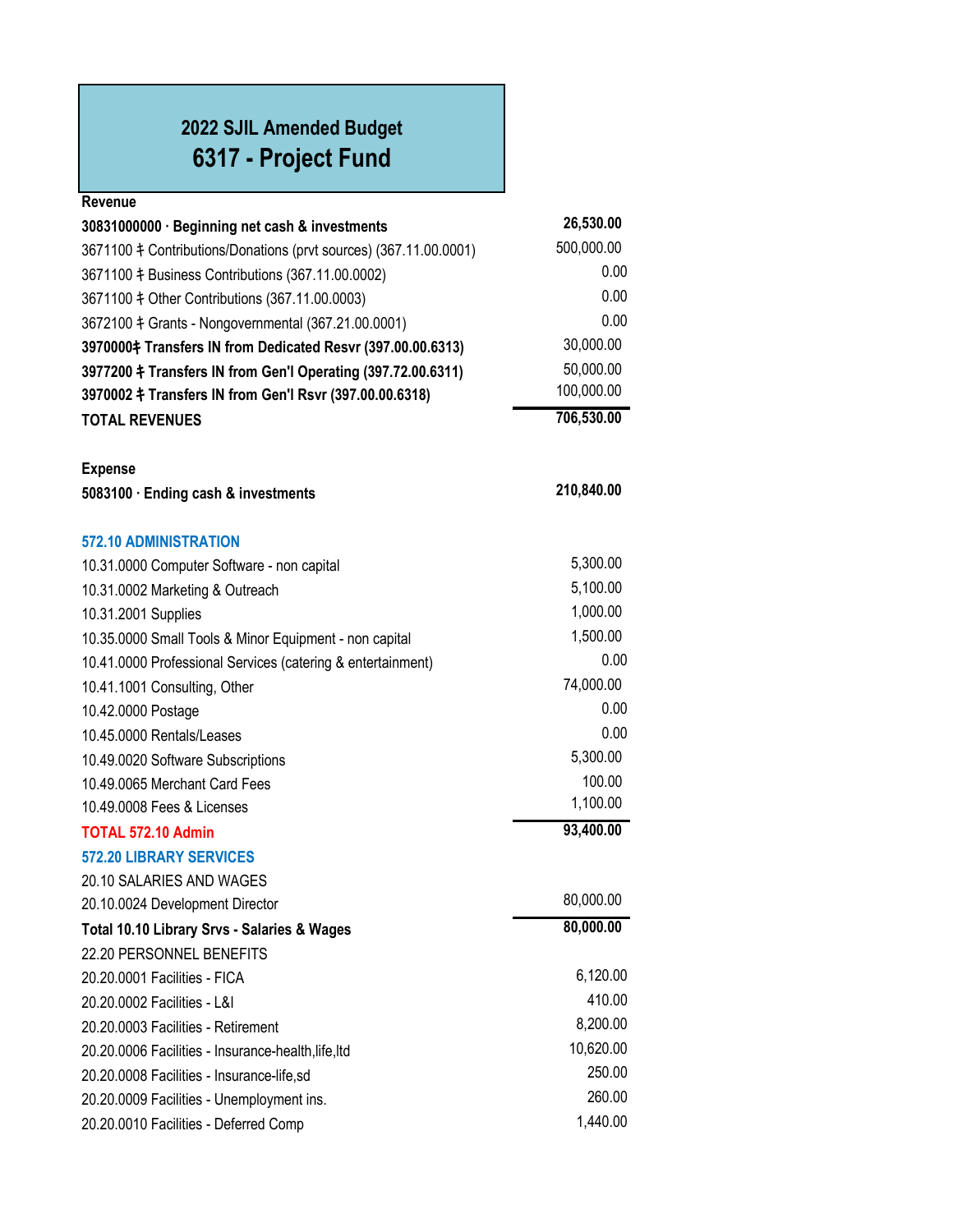| 20.20.0012 Facilities - PFML                             | 350.00               |
|----------------------------------------------------------|----------------------|
| 20.20.0017 Facilities - WA State Long Term Care          | 0.00                 |
| 20.20.0022 Facilities - Medflight Insurance - AirLift NW | 40.00                |
| 20.20.0023 Facilities - Medflight - Isl Air Ambulance    | 60.00                |
| 20.20.0125 Facilities - Section 125 Fees                 |                      |
| <b>Total 20.20 Facilities - Personnel Benefits</b>       | 27,750.00            |
| <b>TOTAL 572.20 Library Srvs</b>                         | 107,750.00           |
| 40.43.0000 Travel                                        | 200.00               |
| 50.46.0001 Insurance - Property                          | 25,500.00            |
| 572.50 FACILITIES                                        |                      |
| 50.10 SALARIES AND WAGES                                 |                      |
| 50.10.0001 Maintenance Worker                            | 22,700.00            |
| <b>Total 50.10 Facilities - Salaries &amp; Wages</b>     | 22,700.00            |
| 50.20 PERSONNEL BENEFITS                                 |                      |
| 50.20.0001 Facilities - FICA                             | 1,740.00             |
| 50.20.0002 Facilities - L&I                              | 500.00               |
| 50.20.0003 Facilities - Retirement                       | 0.00                 |
| 50.20.0006 Facilities - Insurance-health, life, Itd      | 0.00                 |
| 20.20.0008 Facilities - Insurance-life,sd                | 0.00                 |
| 20.20.0009 Facilities - Unemployment ins.                | 0.00                 |
| 50.20.0010 Facilities - Deferred Comp                    | 0.00                 |
| 50.20.0012 Facilitiess - PFML                            | 100.00               |
| 50.20.0017 WA State Long Term Care                       | 0.00                 |
| 50.20.0022 Facilities - Medflight Insurance - AirLift NW | 0.00                 |
| 50.20.0023 Facilitiess - Medflight - Isl Air Ambulance   | 0.00                 |
| <b>Total 50.20 Library Srvs - Personnel Benefits</b>     | 2,340.00             |
| 50.47 UTILITY SERVICES                                   |                      |
| 50.47.0001 Water/Sewer/Trash                             | 13,800.00            |
| 50.47.0002 Electricity                                   | 13,500.00            |
| 50.47.0003 Propane                                       | 11,500.00            |
| <b>TOTAL 50.47 Utility Services</b>                      | 38,800.00            |
| 50.48 REPAIRS & MAINTENANCE                              |                      |
| 50.35.0001 Bldgs/Grounds Parts&Supplies                  | 250.00               |
| 50.35.0003 Landscaping                                   | 4,500.00<br>3,000.00 |
| 50.48.0004 Building Service Contractors                  |                      |
| <b>TOTAL 50.48 Repairs &amp; Maintenance</b>             | 7,750.00             |
| <b>TOTAL 572.50 Facilities</b>                           | 71,590.00            |
| 594.72 FACILITIES - CAPITAL EXPENDITURES                 |                      |
| 72.62 CONSTRUCTION                                       |                      |
| 72.62.1001 Building Construction                         | 0.00                 |
| 72.62.1003 Construction Contingency                      | 0.00                 |
| 72.62.1004 Testing & Inspections                         | 0.00                 |
| 72.62.1005 Construction Inspections                      | 0.00                 |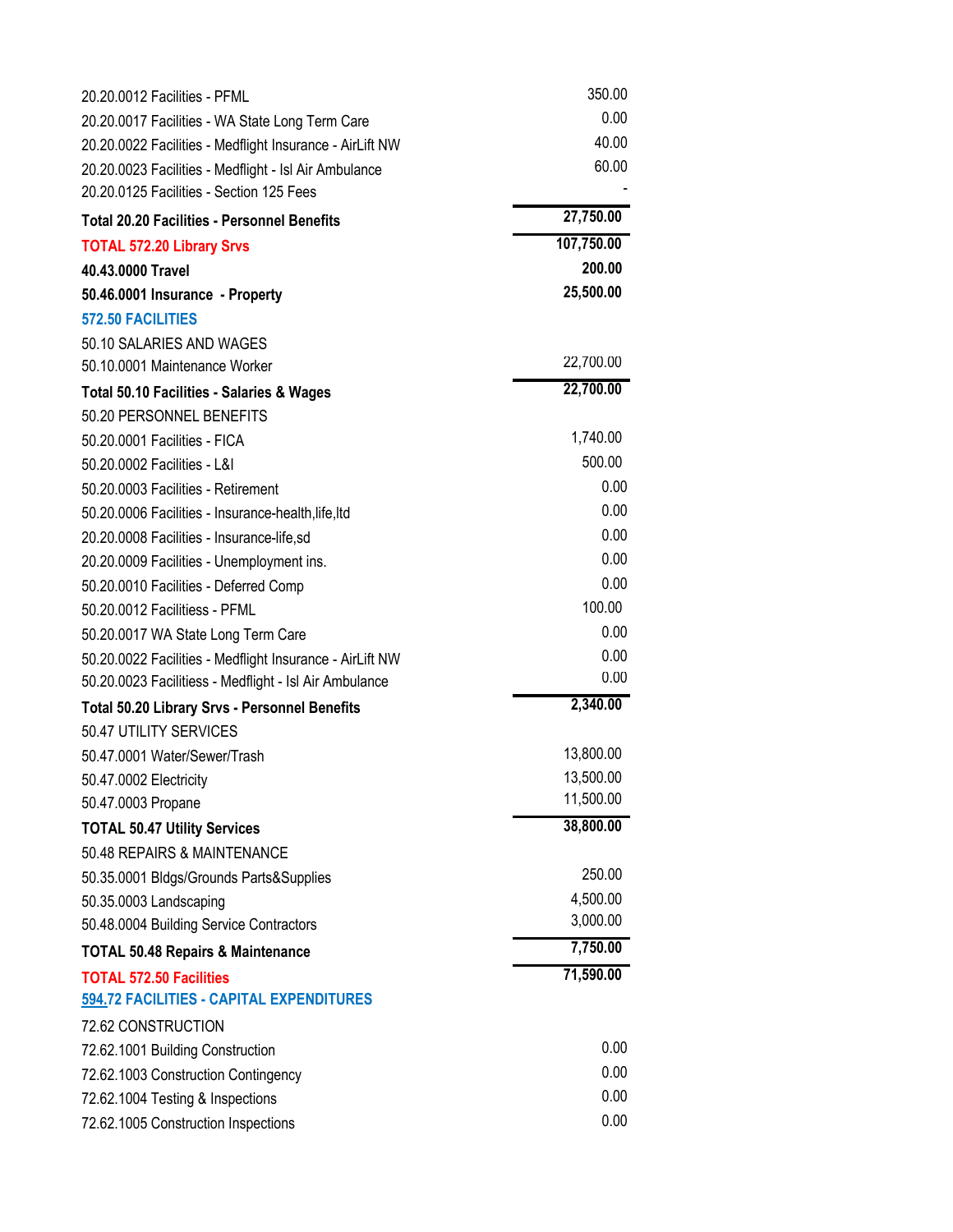| <b>TOTAL EXPENSE TO PROJECT FUND</b>              | 706,530.00 |
|---------------------------------------------------|------------|
| 72.00.6318 Transfers OUT to General Reserves      | 100,000.00 |
| 72.00.6314 Transfers OUT to LTGO Bond             | 46,500.00  |
| 72.00.6311 Transfers OUT to General Operating     | 50,000.00  |
| <b>TOTAL 597.72 Facilities - Capital Expenses</b> | 750.00     |
| <b>Total 72.62 Facilities - FF&amp;E</b>          | 0.00       |
| 72.64.1002 Furniture & Fixtures                   | 0.00       |
| 72.64.0001 Computer Equipment                     | 0.00       |
| 72.64 FURNITURE, FIXTURES, & EQUIPMENT            |            |
| <b>Total 72.62 Facilities - Landscaping</b>       | 0.00       |
| 72.63.1001 Landscaping                            | 0.00       |
| 72.63 LANDSCAPING                                 |            |
| <b>Total 72.62 Facilities - Construction</b>      | 750.00     |
| 72.62.4901 Building Permit                        | 750.00     |
| 72.62.4401 Marketing & Outreach                   | 0.00       |
| 72.62.4102 Construction Consulting                | 0.00       |
| 72.62.4101 Architectural Consulting               | 0.00       |
| 72.62.4003 Attorney Fees                          | 0.00       |
| 72.62.2001 Architect Design                       | 0.00       |